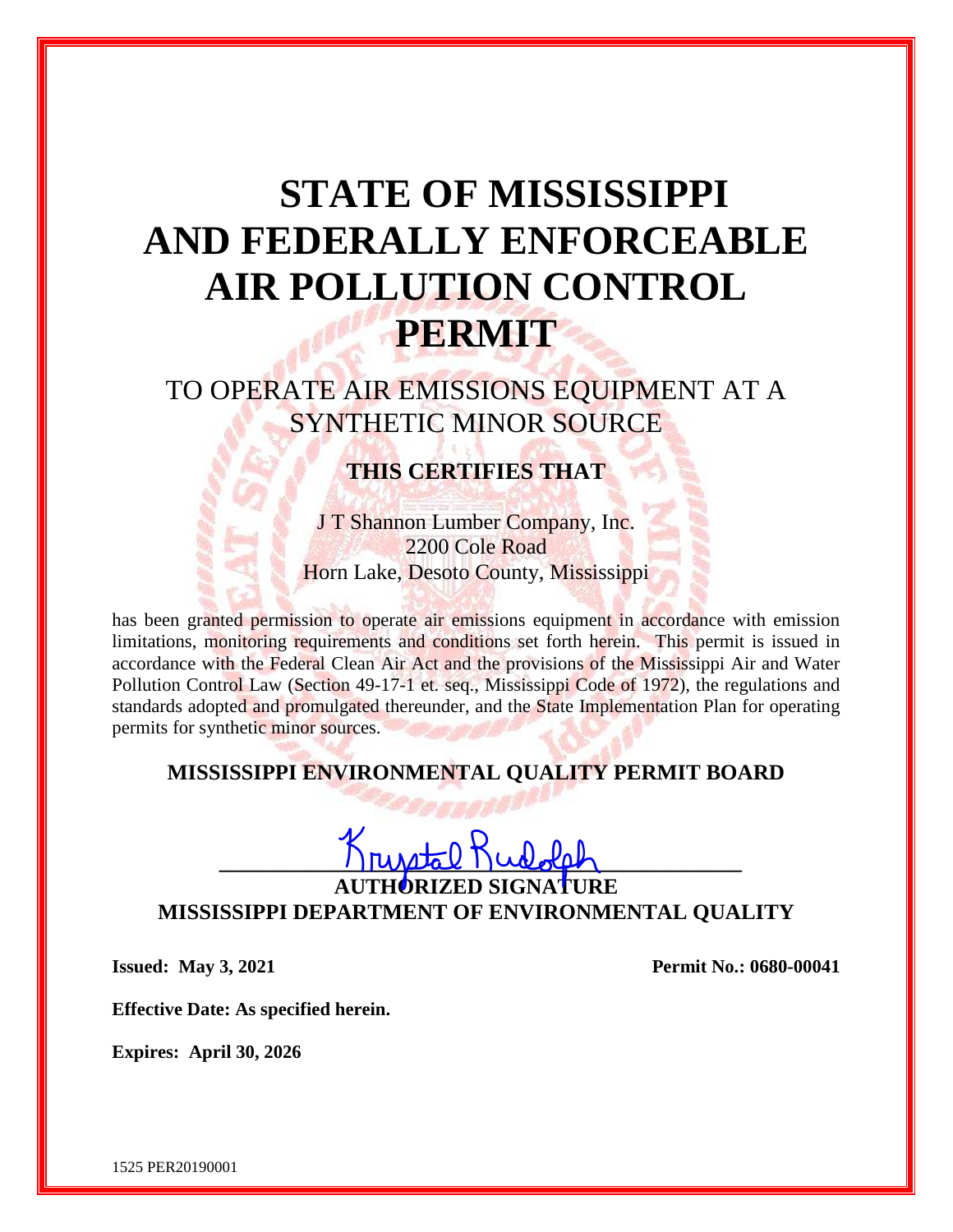### **SECTION 1**

#### **A. GENERAL CONDITIONS**

1. This permit is for air pollution control purposes only.

(Ref.: 11 Miss. Admin. Code Pt. 2, R. 2.1.D.)

2. This permit is a federally-approved permit to operate a synthetic minor source as described in Mississippi Administrative Code, Title 11, Part 2, Chapter 2, Rule 2.4.D.

(Ref.: 11 Miss. Admin. Code Pt. 2, R. 2.4.D.)

3. Any activities not identified in the application are not authorized by this permit.

(Ref.: Miss. Code Ann. 49-17-29 1.b)

4. The knowing submittal of a permit application with false information may serve as the basis for the Permit Board to void the permit issued pursuant thereto or subject the applicant to penalties for constructing or operating without a valid permit.

(Ref.: 11 Miss. Admin. Code Pt. 2, R. 2.2.B(5).)

5. The issuance of a permit does not release the permittee from liability for constructing or operating air emissions equipment in violation of any applicable statute, rule, or regulation of state or federal environmental authorities.

(Ref.: 11 Miss. Admin. Code Pt. 2, R. 2.2.B(7).)

6. It shall not be a defense for a permittee in an enforcement action that it would have been necessary to halt or reduce the permitted activity in order to maintain compliance with the conditions of this permit unless halting or reducing activity would create an imminent and substantial endangerment threatening the public health and safety of the lives and property of the people of this state.

(Ref.: 11 Miss. Admin. Code Pt. 2, R. 2.2.B(15)(a).)

7. The issuance of this permit does not convey any property rights in either real or personal property, or any exclusive privileges, nor does it authorize any injury to private property or any invasion of personal rights, nor any infringement of Federal, State or local laws or regulations.

(Ref.: 11 Miss. Admin. Code Pt. 2, R. 2.2.B(15)(c).)

8. The permittee shall allow the Mississippi Department of Environmental Quality Office of Pollution Control and the Mississippi Environmental Quality Permit Board and/or their authorized representatives, upon the presentation of credentials: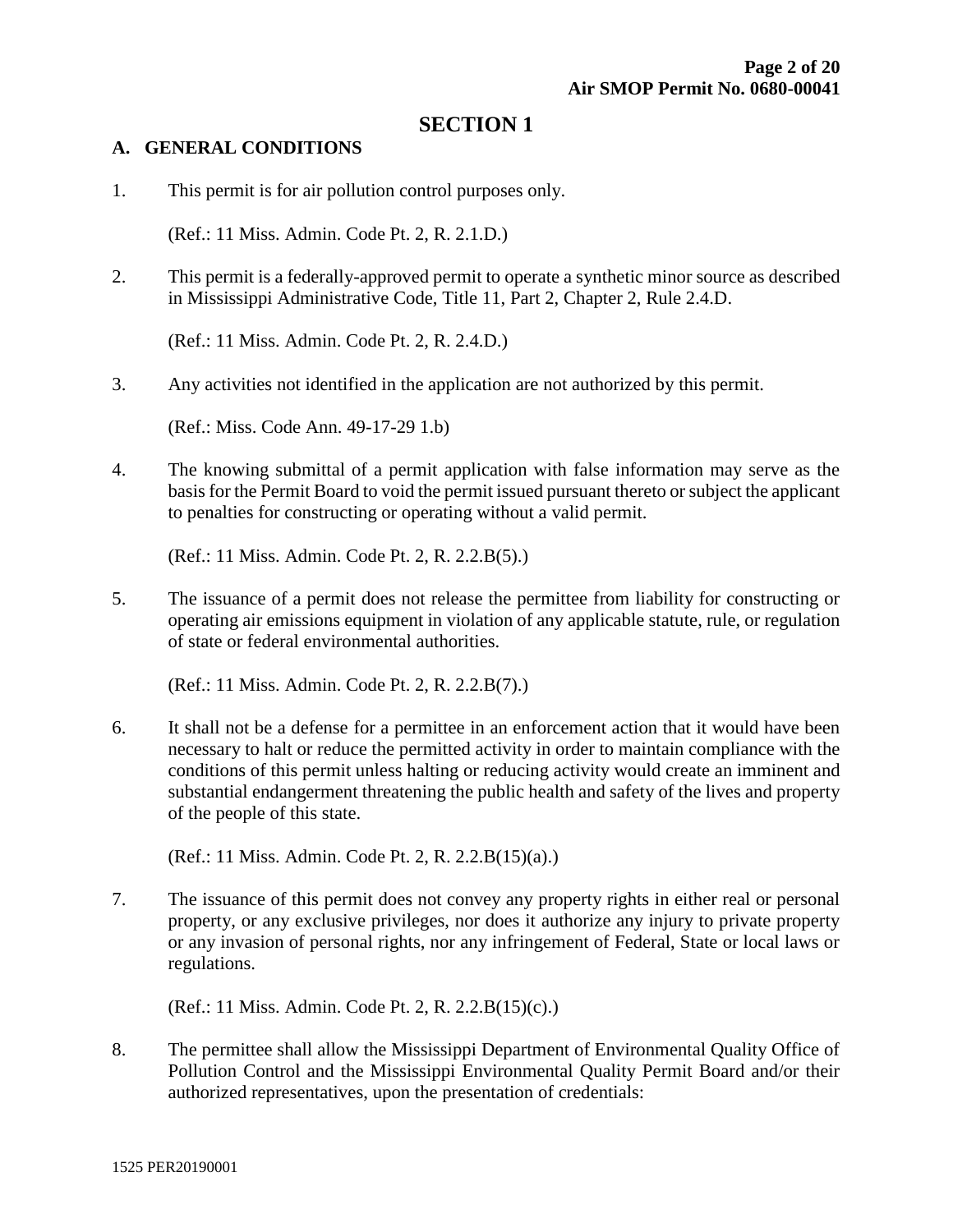- (a) To enter upon the permittee's premises where an air emission source is located or in which any records are required to be kept under the terms and conditions of this permit, and
- (b) At reasonable times to have access to and copy any records required to be kept under the terms and conditions of this permit; to inspect any monitoring equipment or monitoring method required in this permit; and to sample any air emission.

(Ref.: Miss. Code Ann. 49-17-21)

9. Except for data determined to be confidential under the Mississippi Air  $\&$  Water Pollution Control Law, all reports prepared in accordance with the terms of this permit shall be available for public inspection at the offices of the Mississippi Department of Environmental Quality Office of Pollution Control.

(Ref.: Miss. Code Ann. 49-17-39)

10. The provisions of this permit are severable. If any provision of this permit, or the application of any provision of this permit to any circumstances, is challenged or held invalid, the validity of the remaining permit provisions and/or portions thereof or their application to other persons or sets of circumstances, shall not be affected thereby.

(Ref.: 11 Miss. Admin. Code Pt. 2, R. 2.1.D(7).)

11. This permit does not authorize a modification as defined in Mississippi Administrative Code, Title 11, Part 2, Chapter 2 – "Permit Regulations for the Construction and/or Operation of Air Emission Equipment". A modification may require a Permit to Construct and a modification of this permit.

"Modification" is defined as [a]ny physical change in or change in the method of operation of a facility which increases the actual emissions or the potential uncontrolled emissions of any air pollutant subject to regulation under the Federal Act emitted into the atmosphere by that facility or which results in the emission of any air pollutant subject to regulation under the Federal Act into the atmosphere not previously emitted. A physical change or change in the method of operation shall not include:

- (a) Routine maintenance, repair, and replacement;
- (b) Use of an alternative fuel or raw material by reason of an order under Sections 2(a) and (b) of the Federal Energy Supply and Environmental Coordination Act of 1974 (or any superseding legislation) or by reason of a natural gas curtailment plan pursuant to the Federal Power Act;
- (c) Use of an alternative fuel by reason of an order or rule under Section 125 of the Federal Act;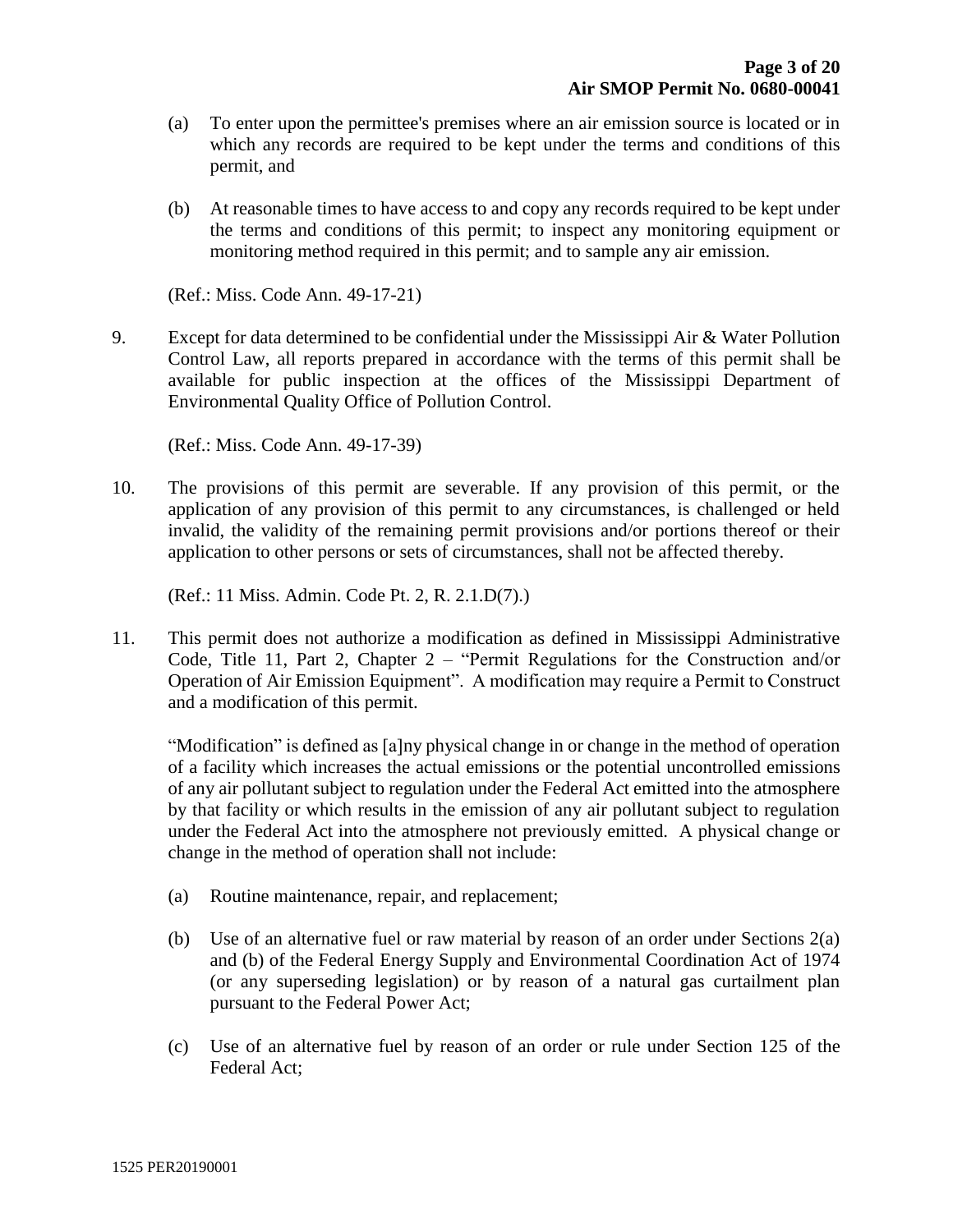- (d) Use of an alternative fuel or raw material by a stationary source which:
	- (1) The source was capable of accommodating before January 6, 1975, unless such change would be prohibited under any federally enforceable permit condition which was established after January 6, 1975, pursuant to 40 CFR 52.21 or under regulations approved pursuant to 40 CFR Part 51 – Subpart I, or 40 CFR 51.166; or
	- (2) The source is approved to use under any permit issued under 40 CFR 52.21 or under regulations approved pursuant to 40 CFR Part 51 – Subpart I, or 40 CFR 51.166;
- (e) An increase in the hours of operation or in the production rate unless such change would be prohibited under any federally enforceable permit condition which was established after January 6, 1975, pursuant to 40 CFR 52.21 or under regulations approved pursuant to 40 CFR Part 51, Subpart I or 40 CFR 51.166; or
- (f) Any change in ownership of the stationary source.

(Ref.: 11 Miss. Admin. Code Pt. 2, R. 2.1.C(15).)

#### **B. GENERAL OPERATIONAL CONDITIONS**

1. Should the Executive Director of the Mississippi Department of Environmental Quality declare an Air Pollution Emergency Episode, the permittee will be required to operate in accordance with the permittee's previously approved Emissions Reduction Schedule or, in the absence of an approved schedule, with the appropriate requirements specified in Mississippi Administrative Code, Title 11, Part 2, Chapter 3 – "Regulations for the Prevention of Air Pollution Emergency Episodes" for the level of emergency declared.

(Ref.: 11 Miss. Admin. Code Pt. 2, R. 2.10.)

2. Any diversion from or bypass of collection and control facilities is prohibited, except as provided for in Mississippi Administrative Code, Title 11, Part 2, Chapter 1, Rule 1.10. – "Provisions for Upsets, Start-Ups, and Shutdowns".

(Ref.: 11 Miss. Admin. Code Pt. 2, R. 1.10.)

- 3. Solids removed in the course of control of air emissions shall be disposed of in a manner such as to prevent the solids from becoming windborne and to prevent the materials from entering State waters without the proper environmental permits.
- 4. (Ref.: Miss. Code Ann. 49-17-29 1.a(i and ii))
- 5. Except as otherwise specified herein, the permittee shall be subject to the following provisions with respect to upsets, start-ups, and shutdowns.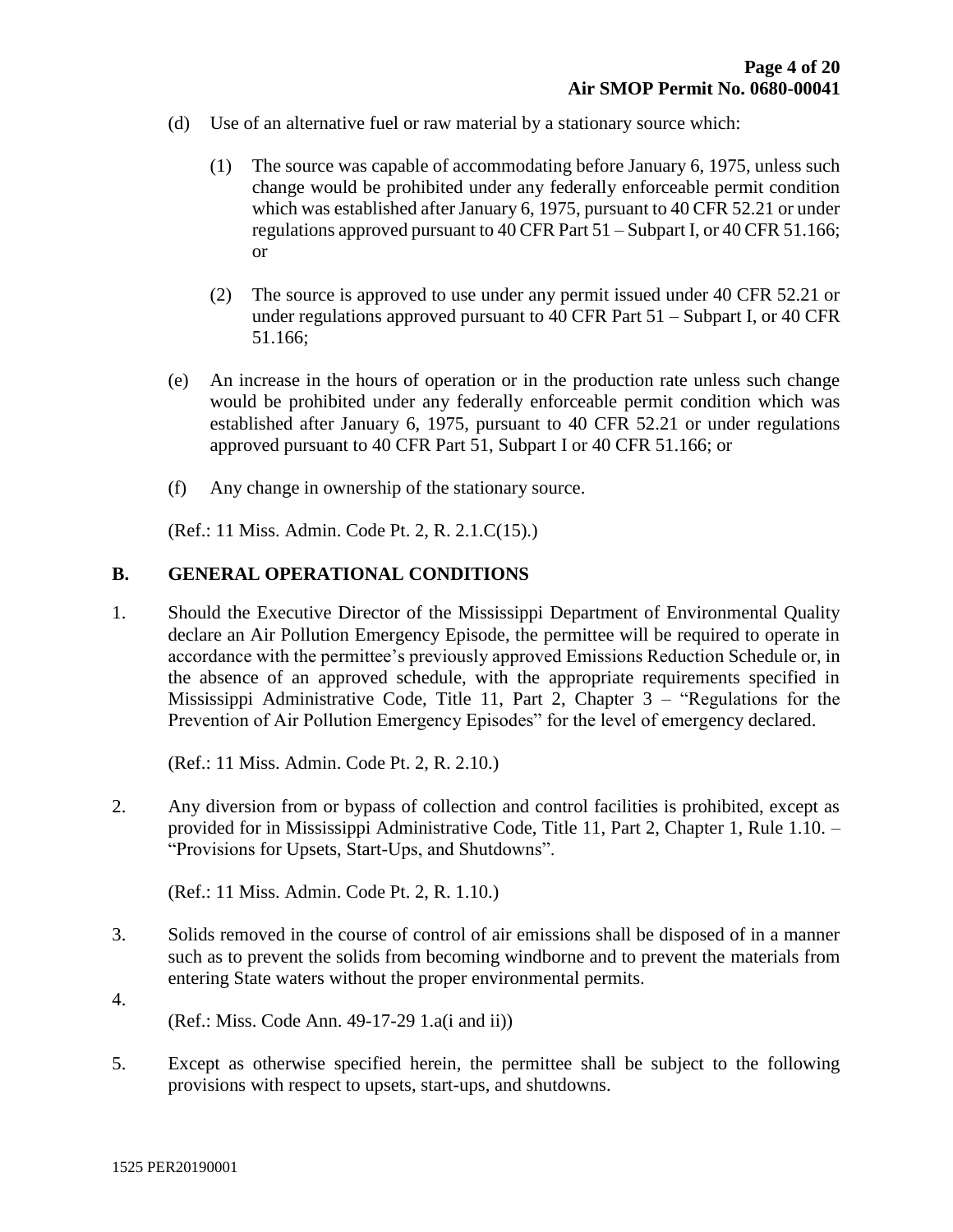#### (a) Upsets

- (1) For an upset defined in 11 Miss. Admin. Code Pt. 2, R. 1.2., the Commission may pursue an enforcement action for noncompliance with an emission standard or other requirement of an applicable rule, regulation, or permit. In determining whether to pursue enforcement action, and/or the appropriate enforcement action to take, the Commission may consider whether the source has demonstrated through properly signed contemporaneous operating logs or other relevant evidence the following:
	- (i) An upset occurred and that the source can identify the cause(s) of the upset;
	- (ii) The source was at the time being properly operated;
	- (iii) During the upset the source took all reasonable steps to minimize levels of emissions that exceeded the emission standard or other requirement of an applicable rule, regulation, or permit;
	- (iv) That within five (5) working days of the time the upset began, the source submitted a written report to the Department describing the upset, the steps taken to mitigate excess emissions or any other noncompliance, and the corrective actions taken and;
	- (v) That as soon as practicable but no later than twenty-four (24) hours of becoming aware of an upset that caused an immediate adverse impact to human health or the environment beyond the source boundary or caused a general nuisance to the public, the source provided notification to the Department.
- (2) In any enforcement proceeding by the Commission, the source seeking to establish the occurrence of an upset has the burden of proof.
- (3) This provision is in addition to any upset provision contained in any applicable requirement.
- (4) These upset provisions apply only to enforcement actions by the Commission and are not intended to prohibit EPA or third party enforcement actions.
- (b) Start-ups and Shutdowns (as defined by 11 Miss. Admin. Code Pt. 2, R. 1.2.)
	- (1) Start-ups and shutdowns are part of normal source operation. Emission limitations apply during startups and shutdowns unless source specific emission limitations or work practice standards for start-ups and shutdowns are defined by an applicable rule, regulation, or permit.
	- (2) Where the source is unable to comply with existing emission limitations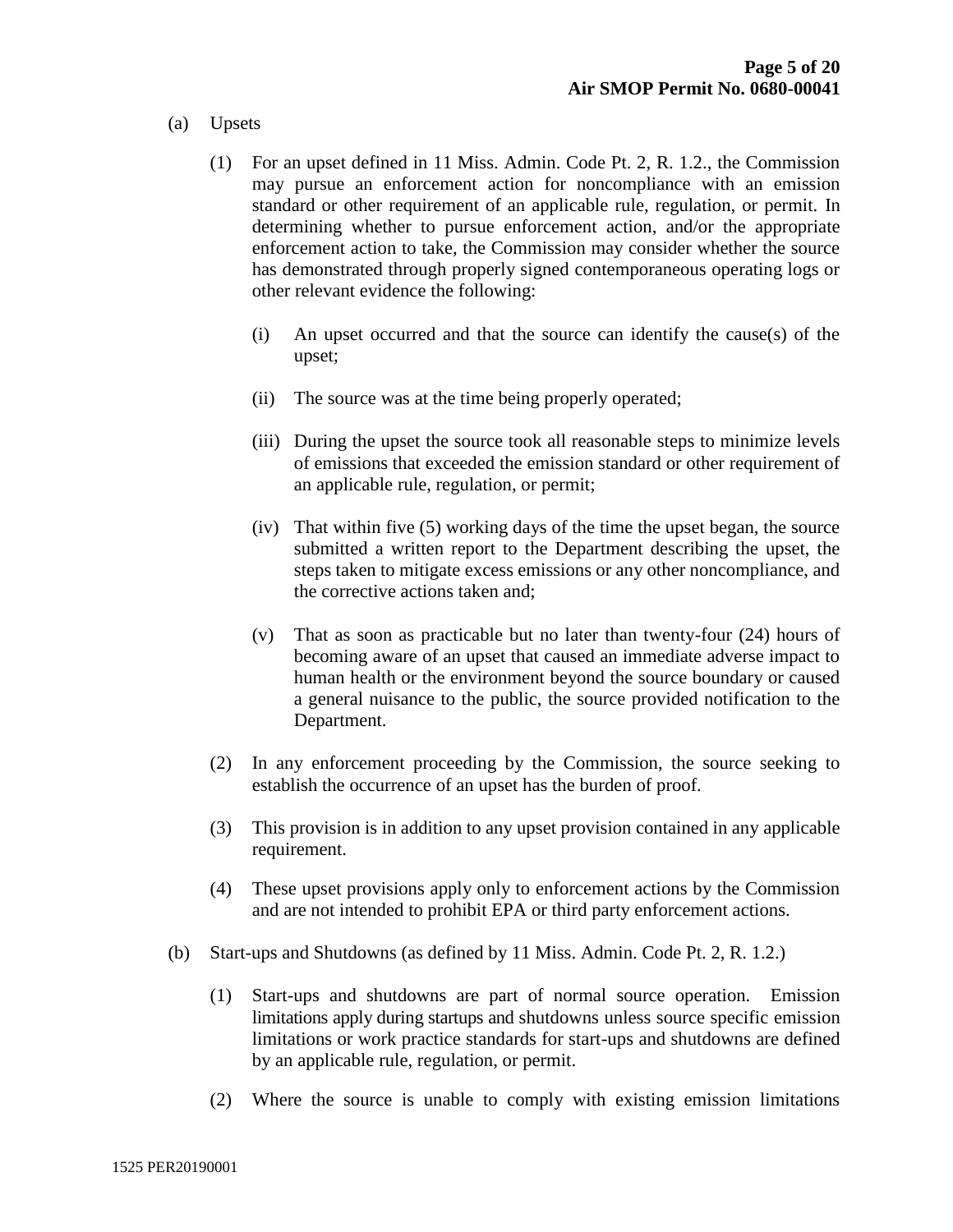established under the State Implementation Plan (SIP) and defined in this Mississippi Administrative Code, Title 11, Part 2, Chapter 1, the Department will consider establishing source specific emission limitations or work practice standards for startups and shutdowns. Source specific emission limitations or work practice standards established for start-ups and shutdowns are subject to the requirements prescribed in 11 Miss. Admin. Code Pt. 2, R. 1.10.B(2)(a) through (e).

(3) Where an upset as defined in Rule 1.2 occurs during start-up or shutdown, see the upset requirements above.

(Ref.: 11 Miss. Admin. Code Pt. 2, R. 1.10.)

- 6. *Compliance Testing*: Regarding compliance testing:
	- (a) The results of any emissions sampling and analysis shall be expressed both in units consistent with the standards set forth in any Applicable Rules and Regulations or this permit and in units of mass per time.
	- (b) Compliance testing will be performed at the expense of the permittee.
	- (c) Each emission sampling and analysis report shall include but not be limited to the following:
		- (1) Detailed description of testing procedures;
		- (2) Sample calculation(s);
		- (3) Results; and
		- (4) Comparison of results to all Applicable Rules and Regulations and to emission limitations in the permit.

(Ref.: 11 Miss. Admin. Code Pt. 2, R. 2.6.B(3), (4), and (6).)

#### **C. PERMIT RENEWAL / MODIFICATION / TRANSFER / TERMINATION**

1. For renewal of this permit, the applicant shall make application not less than one-hundred eighty (180) days prior to the expiration date of the permit substantiated with current emissions data, test results or reports or other data as deemed necessary by the Mississippi Environmental Quality Permit Board.

If the applicant submits a timely and complete application pursuant to this paragraph and the Permit Board, through no fault of the applicant, fails to act on the application on or before the expiration date of the existing permit, the applicant shall continue to operate the stationary source under the terms and conditions of the expired permit, which shall remain in effect until final action on the application is taken by the Permit Board. Permit expiration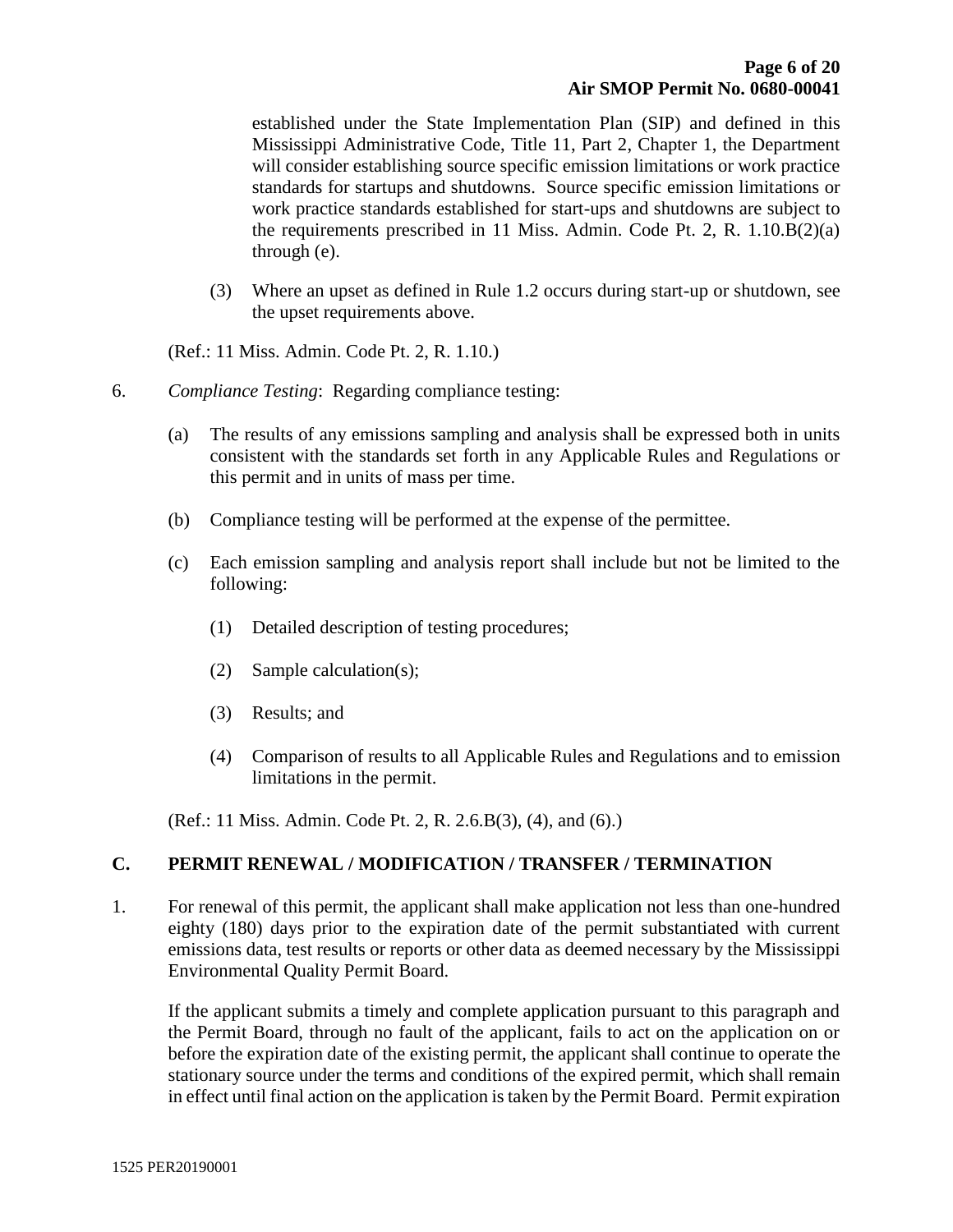terminates the source's ability to operate unless a timely and complete renewal application has been submitted.

(Ref.: 11 Miss. Admin. Code Pt. 2, R. 2.8.)

2. The permittee shall furnish to the MDEQ within a reasonable time any information the MDEQ may request in writing to determine whether cause exists for modifying, revoking and reissuing, or terminating the permit or to determine compliance with the permit. Upon request, the permittee shall also furnish to the MDEQ copies of records required to be kept by the permit or, for information claimed to be confidential, the permittee shall furnish such records to the MDEQ along with a claim of confidentiality. The permittee may furnish such records directly to the Administrator along with a claim of confidentiality.

(Ref.: 11 Miss. Admin. Code Pt. 2, R. 2.2.B(15)(d).)

3. The permit and/or any part thereof may be modified, revoked, reopened, and reissued, or terminated for cause. Sufficient cause for a permit to be reopened shall exist when an air emissions stationary source becomes subject to Title V. The filing of a request by the permittee for a permit modification, revocation and reissuance, or termination, or of a notification of planned changes or anticipated noncompliance does not stay any permit condition.

(Ref.: 11 Miss. Admin. Code Pt. 2, R. 2.2.B(15)(b).)

- 4. After notice and opportunity for a hearing, this permit may be modified, suspended, or revoked in whole or in part during its term for cause including (but not limited to):
	- (a) Persistent violation of any terms or conditions of this permit.
	- (b) Obtaining this permit by misrepresentation or failure to disclose fully all relevant facts; or
	- (c) A change in federal, state, or local laws or regulations that require either a temporary or permanent reduction or elimination of previously authorized air emission.

(Ref.: 11 Miss. Admin. Code Pt. 2, R. 2.2.C.)

5. This permit may only be transferred upon approval of the Mississippi Environmental Quality Permit Board.

(Ref.: 11 Miss. Admin. Code Pt. 2, R. 2.16.B.)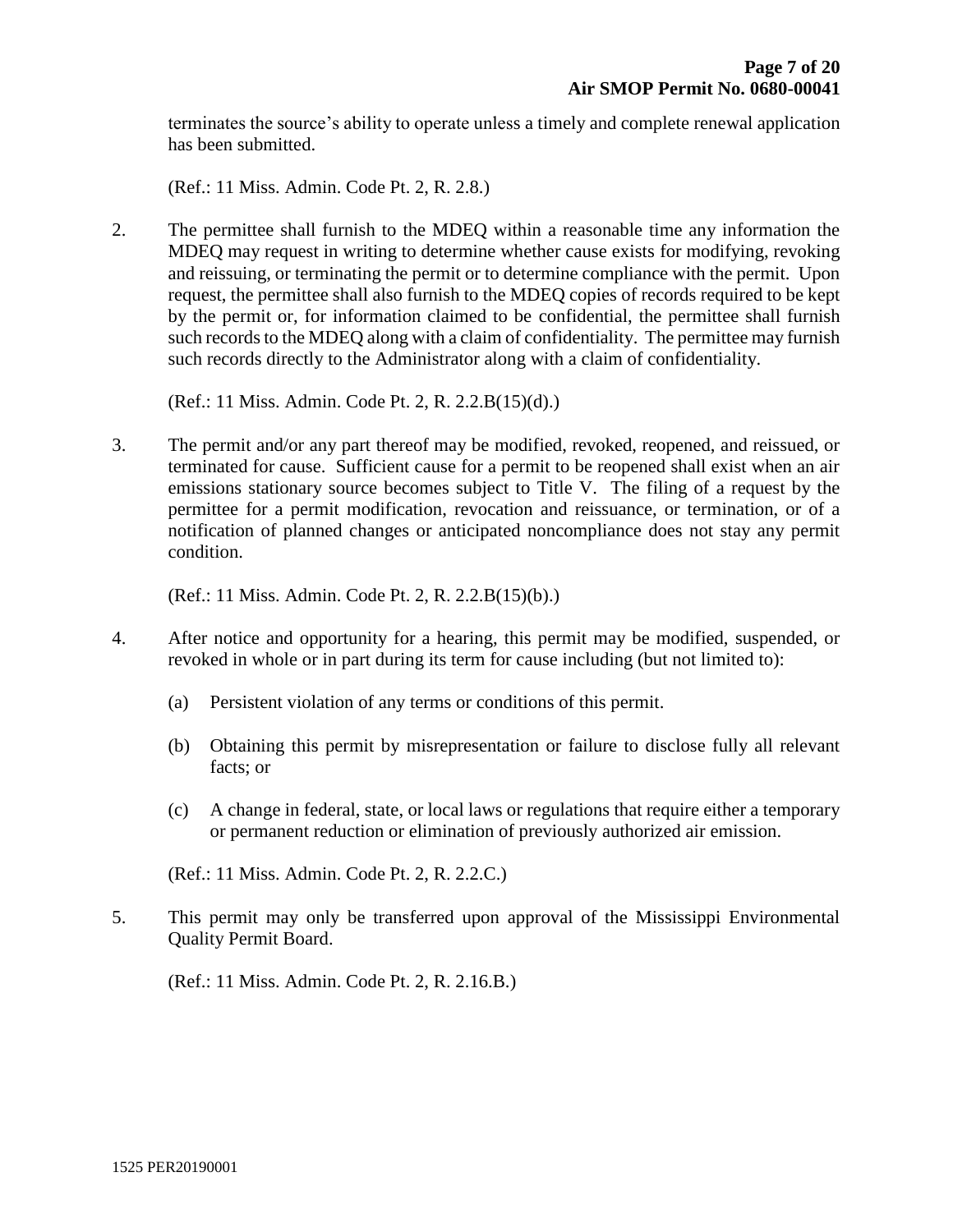## **SECTION 2 EMISSION POINT DESCRIPTION**

The permittee is authorized to operate air emissions equipment, as described in the following table:

| <b>Emission</b><br>Point    | <b>Description</b>                                                                                                                                                                  |  |  |
|-----------------------------|-------------------------------------------------------------------------------------------------------------------------------------------------------------------------------------|--|--|
| AA-100                      | Facility-Wide (J T Shannon Lumber Company, Inc.)                                                                                                                                    |  |  |
| AA-002                      | Cyclone No. 1 [controls emissions from planing operations and a planing hogger]                                                                                                     |  |  |
| $AA-003$                    | Torit / Donaldson Baghouse No. 2 [controls emissions from the Shamrock operations (i.e. sawing<br>and sanding to produce flooring and architectural molding) and a shamrock hogger] |  |  |
| AA-004<br>through<br>AA-011 | Eight (8) Steam-Heated Batch Lumber Drying Kilns                                                                                                                                    |  |  |
| AA-012                      | 28.7 MMBTU/ Hour Hurst Wood Waste-Fired Boiler [constructed in February 1996]                                                                                                       |  |  |
| $AA-013$                    | Cyclone No. 3 [control emissions from sorter building where lumber is graded, ripped, and trimmed]                                                                                  |  |  |
| $AA-021$                    | Steam-Heated Batch Lumber Drying Kiln                                                                                                                                               |  |  |
| $AA-022$                    | Steam-Heated Batch Lumber Drying Kiln                                                                                                                                               |  |  |
| AA-024                      | <b>End Painting Operations</b>                                                                                                                                                      |  |  |
| AA-026                      | Fugitive Emissions from the Handling of Sawdust and Wood Scraps (truck load out, loading of wood<br>waste for boiler fuel, etc.)                                                    |  |  |
| $AA-027$                    | 0.06 MMBTU/ Hour Kewanee Wood Waste-Fired Back-up Boiler [constructed in 1983]                                                                                                      |  |  |
| AA-032<br>through<br>AA-035 | Four (4) Steam-Heated Batch Lumber Drying Kilns                                                                                                                                     |  |  |
| AA-036                      | Facility-Wide Storage Tanks [three (3) 275-gallon oil tanks, one (1) 2,000-gallon diesel tank, and<br>one (1) 8,000-gallon diesel tank]                                             |  |  |
| AA-037                      | 0.04 MMBTU/ Hour Wood-Fired Barrel Stove Heater                                                                                                                                     |  |  |
| $AA-038$                    | Facility-Wide Maintenance Activities [consists of (but not limited to) welding and metalworking]                                                                                    |  |  |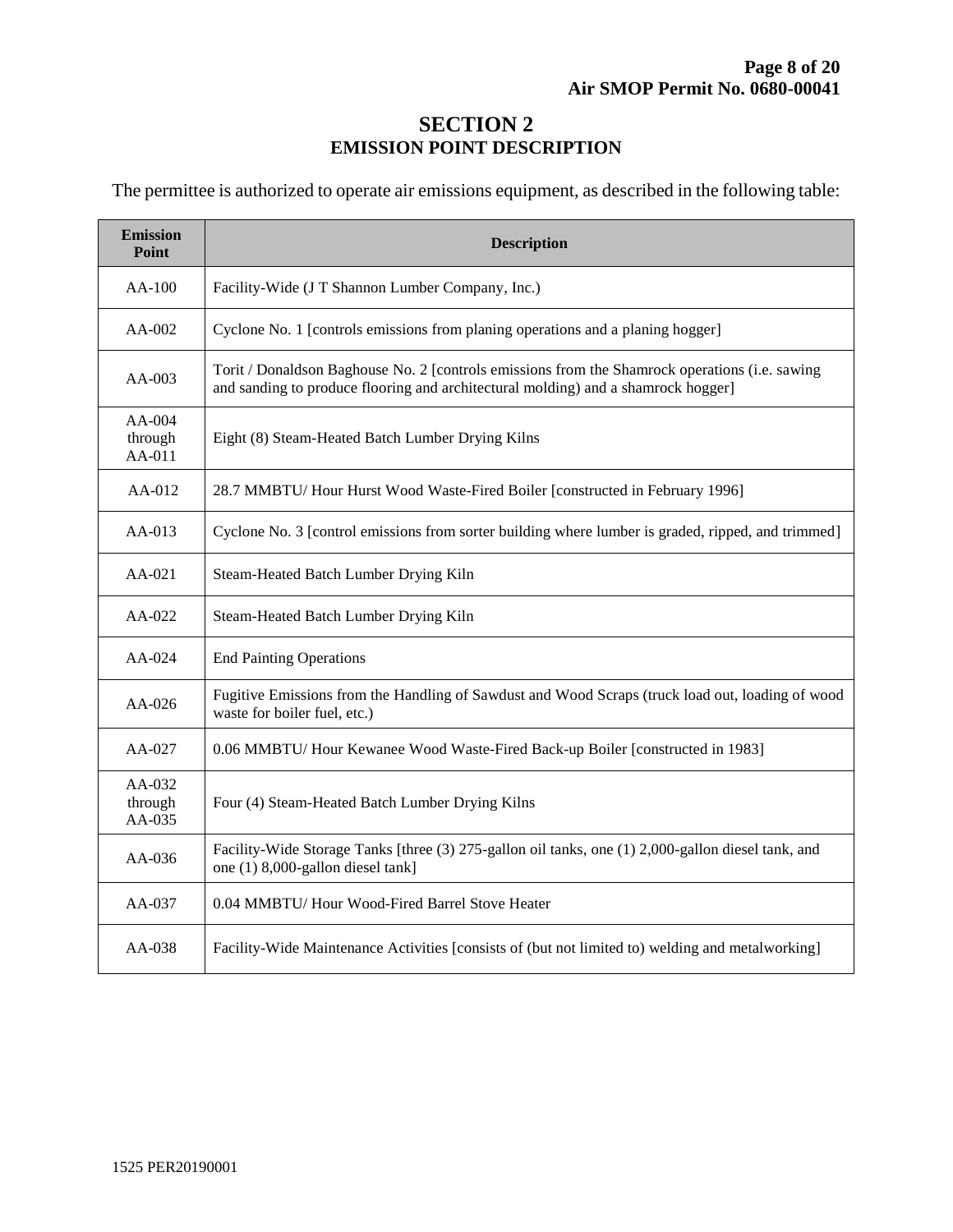## **SECTION 3 EMISSION LIMITATIONS AND STANDARDS**

| <b>Emission</b><br>Point(s)     | <b>Applicable Requirement</b>                                                                                                                        | <b>Condition</b><br><b>Number</b> | Pollutant /<br><b>Parameter</b>                           | <b>Limitation / Standard</b>                                                                     |
|---------------------------------|------------------------------------------------------------------------------------------------------------------------------------------------------|-----------------------------------|-----------------------------------------------------------|--------------------------------------------------------------------------------------------------|
| $AA-100$<br>(Facility-<br>Wide) | 11 Miss. Admin. Code Pt. 2, R.<br>1.3.A.                                                                                                             | 3.1                               | Opacity<br>(Smoke)                                        | $\leq$ 40% (except during start-up)                                                              |
|                                 | 11 Miss. Admin. Code Pt. 2, R.<br>1.3.B.                                                                                                             | 3.2                               | Opacity                                                   | $\leq 40\%$                                                                                      |
|                                 | 11 Miss. Admin. Code Pt. 2, R.<br>$1.3.F(1)$ .                                                                                                       | 3.3                               | <b>PM</b>                                                 | $E = 4.1(p^{0.67})$                                                                              |
|                                 | 11 Miss. Admin. Code Pt. 2, R.<br>2.2.B(10).<br>(PSD Avoidance Limit)                                                                                | 3.4                               | <b>PM</b><br>(filterable only)                            | 249.0 tpy (Rolling 12-Month<br>Total)                                                            |
|                                 | 11 Miss. Admin. Code Pt. 2, R.<br>2.2.B(10).<br>(Title V Avoidance Limits)                                                                           | 3.5                               | $PM_{10}$ / $PM_{2.5}$<br>$(filterable +$<br>condensable) | 99.0 tpy (Rolling 12-Month Total)                                                                |
|                                 | 11 Miss. Admin. Code Pt. 2, R.<br>2.2.B(10).                                                                                                         | 3.6                               | $PM / PM_{10} / PM_{2.5}$                                 | Operate the Pollution Control<br>Equipment at All Times the<br>Process Equipment is in Operation |
|                                 | 11 Miss. Admin. Code Pt. 2, R.<br>2.2.B(10).<br>(Title V Avoidance Limits)                                                                           | 3.7                               | <b>VOCs</b><br>(as WPP1)                                  | 99.0 tpy (Rolling 12-Month Total)                                                                |
|                                 | 11 Miss. Admin. Code Pt. 2, R.<br>$2.2.B(10)$ .                                                                                                      | 3.8                               | <b>HAPs</b>                                               | 9.9 tpy (Individual)<br>24.9 tpy (Total)<br>(Rolling 12-Month Totals)                            |
| AA-012                          | 40 CFR Part 60, Subpart Dc - NSPS<br>for Small Industrial-Commercial-<br><b>Institutional Steam Generating Units</b><br>40 CFR 60.40c(a), Subpart Dc | 3.9                               | SO <sub>2</sub>                                           | General Applicability                                                                            |
| AA-012<br>AA-027                | 11 Miss. Admin. Code Pt. 2, R.<br>$1.4.A(1)$ .                                                                                                       | 3.10                              | SO <sub>2</sub>                                           | 4.8 lbs. / MMBTU                                                                                 |
|                                 | 11 Miss. Admin. Code Pt. 2, R.<br>$1.3.D(2)$ .                                                                                                       | 3.11                              | PM                                                        | $0.3$ grains / dscf                                                                              |
|                                 | 11 Miss. Admin. Code Pt. 2, R.<br>2.2.B(10).                                                                                                         | 3.12                              | <b>Fuel Source</b>                                        | <b>Combust Uncontaminated Wood</b><br>Waste                                                      |
|                                 | 40 CFR Part 63, Subpart JJJJJJ -<br>NESHAP for Industrial,<br>Commercial, and Institutional<br><b>Boilers Area Sources</b>                           | 3.13                              | <b>HAPs</b>                                               | General Applicability                                                                            |
|                                 | 40 CFR 63.11193, 63.11200(b) and<br>(f), $63.11194(a)(1)$ and (b), Subpart<br>$\rm JJJJJJ$                                                           |                                   |                                                           |                                                                                                  |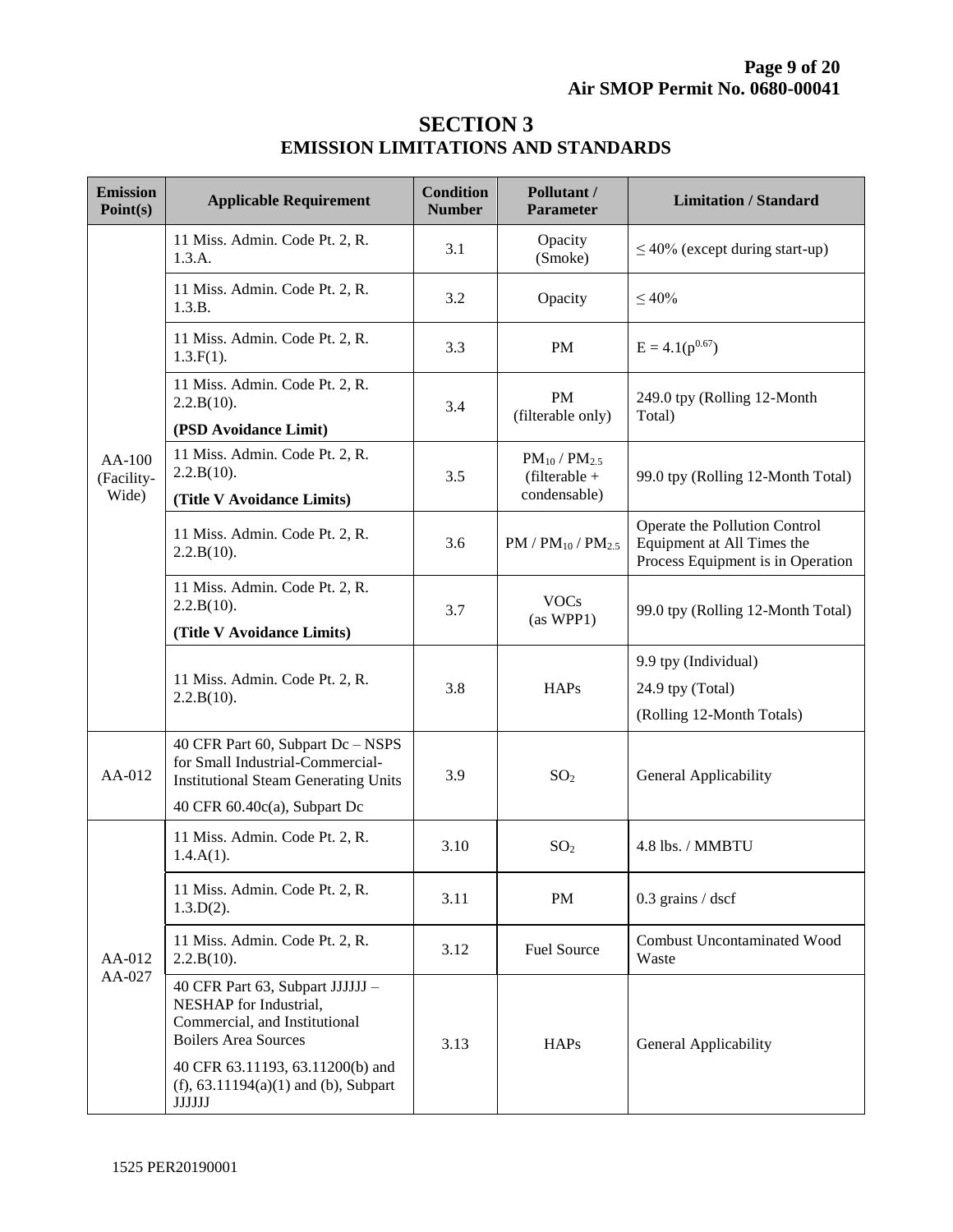- 3.1 For Emission Point AA-100 (Facility-Wide), the permittee shall not cause or allow the emission of smoke from a point source into the open air from any manufacturing, industrial, commercial, or waste disposal process that exceeds forty (40) percent opacity subject to the exceptions provided in (a) and (b):
	- (a) Start-up operations may produce emissions, which exceed 40% opacity for up to fifteen (15) minutes per start-up in any one (1) hour and not to exceed three (3) startups per stack in any twenty-four (24) hour period.
	- (b) Emissions resulting from soot blowing operations (i.e. ash removal) shall be permitted provided such emissions do not exceed sixty (60) percent opacity, and provided further that the aggregate duration of such emissions during any twentyfour (24) hour period does not exceed ten (10) minutes per billion BTU gross heating value of fuel in any one (1) hour.

(Ref.: 11 Miss. Admin. Code Pt. 2, R. 1.3.A.)

3.2 For Emission Point AA-100 (Facility-Wide), the permittee shall not cause or allow the discharge into the ambient air from any point source any air contaminant of such opacity as to obscure an observer's view to a degree in excess of forty (40) percent opacity equivalent to that provided in Condition 3.1. This shall not apply to vision obscuration caused by uncombined water droplets.

(Ref.: 11 Miss. Admin. Code Pt. 2, R. 1.3.B.)

3.3 For Emission Point AA-100 (Facility-Wide), the permittee shall not allow the emission of particulate matter (PM) in total quantities in any one (1) hour from any manufacturing process (which includes any associated stacks, vents, outlets, or combination thereof) to exceed the amount determined by the relationship:

$$
E = 4.1(p)^{0.67}
$$

where "*E*" is the emission rate in pounds per hour and "*p*" is the process weight input rate in tons per hour. Conveyor discharge of coarse solid matter may be allowed if no nuisance is created beyond the property boundary where the discharge occurs.

(Ref.: 11 Miss. Admin. Code Pt. 2, R. 1.3.F(1).)

3.4 For Emission Point AA-100 (Facility-Wide), the permittee shall limit the total emission of particulate matter (PM; filterable only) to no more than 249.0 tons per year (tpy) based on a rolling 12-month total basis.

(Ref.: 11 Miss. Admin. Code Pt. 2, R. 2.2.B(10). – PSD Avoidance Limit)

3.5 For Emission Point AA-100 (Facility-Wide), the permittee shall limit the total respective emission of particulate matter less than 10 microns ( $\mu$ m) in diameter (PM<sub>10</sub>; filterable +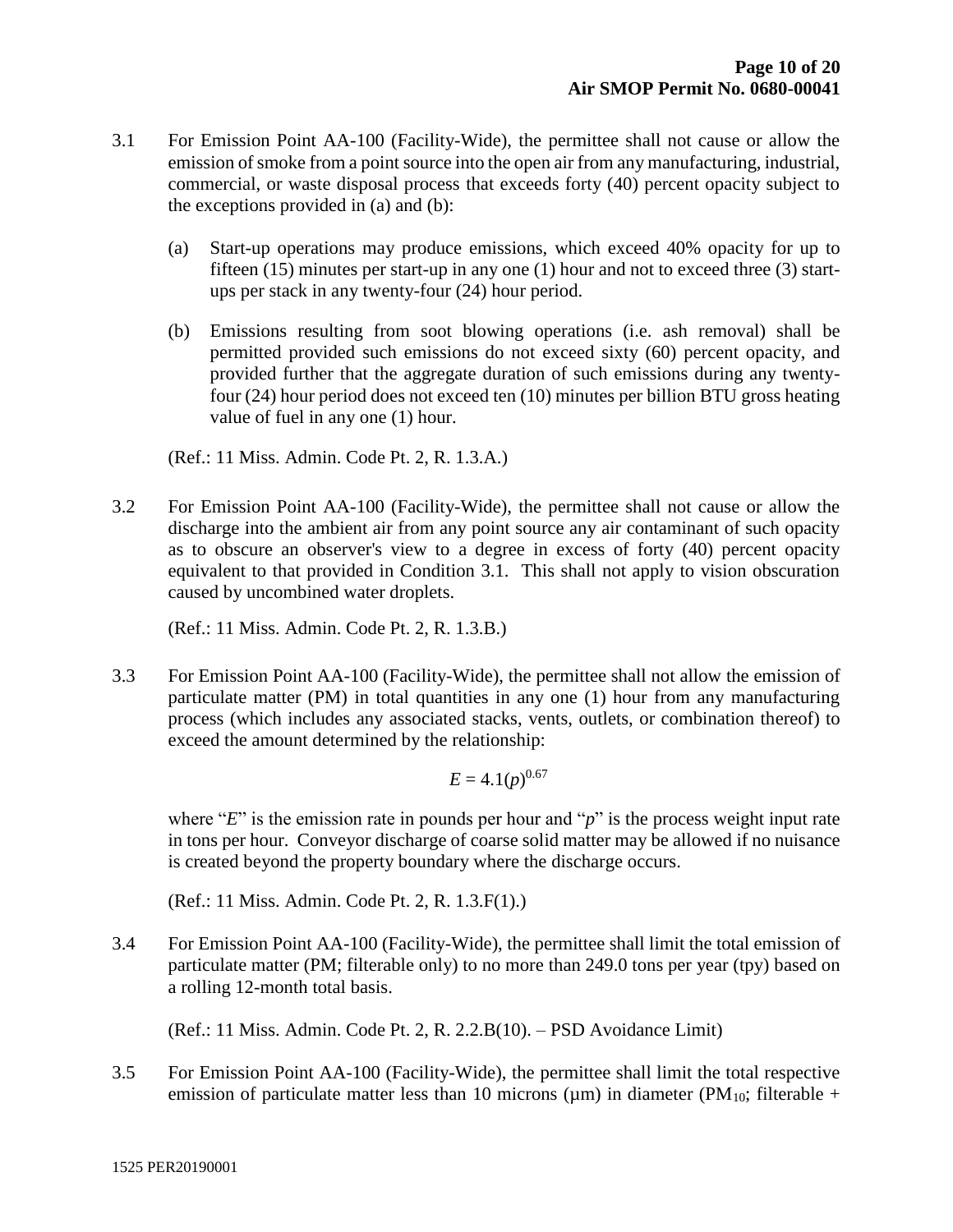condensable) and particulate matter less than 2.5  $\mu$ m in diameter (PM<sub>2.5</sub>; filterable + condensable) to no more than 99.0 tons per year (tpy) based on a rolling 12-month total basis.

(Ref.: 11 Miss. Admin. Code Pt. 2, R. 2.2.B(10). – Title V Avoidance Limits)

3.6 For Emission Point AA-100 (Facility-Wide), the permittee shall operate a pollution control device at all times while the associated process equipment is in operation. In the event a pollution control device malfunctions or becomes non-operational, the permittee shall cease operation of the associated process equipment until such time as repairs are made and the proper efficiency of the pollution control device is restored. The permittee shall have on-site equipment sufficient to repair and/or overhaul the pollution control devices (to the extent practicable).

(Ref.: 11 Miss. Admin. Code Pt. 2, R. 2.2.B(10).)

3.7 For Emission Point AA-100 (Facility-Wide), the permittee shall limit the emission of volatile organic compounds (VOCs) as Wood Products Protocol 1 (WPP1) to no more than 99.0 tons per year (tpy) based on a rolling 12-month total basis.

(Ref.: 11 Miss. Admin. Code Pt. 2, R. 2.2.B(10). – Title V Avoidance Limit)

3.8 For Emission Point AA-100 (Facility-Wide), the permittee shall limit the emission of hazardous air pollutants (HAPs) to no more than 9.9 tons per year (tpy) for any individual HAP and no more than 24.9 tpy for total combined HAPs based on a rolling 12-month total basis.

(Ref.: 11 Miss. Admin. Code Pt. 2, R. 2.2.B(10).)

3.9 For Emission Point AA-012, the permittee is subject and shall comply with 40 CFR Part 60, Subpart Dc – Standards of Performance for Small Industrial-Commercial-Institutional Steam Generating Units.

(Ref.: 40 CFR 60.40c(a), Subpart Dc)

3.10 For Emission Points AA-012 and AA-027, the maximum discharge of sulfur oxides shall not exceed 4.8 pounds (measured as sulfur dioxide) per million BTU (MMBTU) input.

(Ref.: 11 Miss. Admin. Code Pt. 2, R. 1.4.A.(1).)

3.11 For Emission Points AA-012 and AA-027, while utilizing a mixture of combustibles, the emission of particulate matter (PM) shall not exceed 0.30 grains per dry standard cubic foot (gr.  $/$  dscf).

(Ref.: 11 Miss. Admin. Code Pt. 2, R. 1.3.D(2).)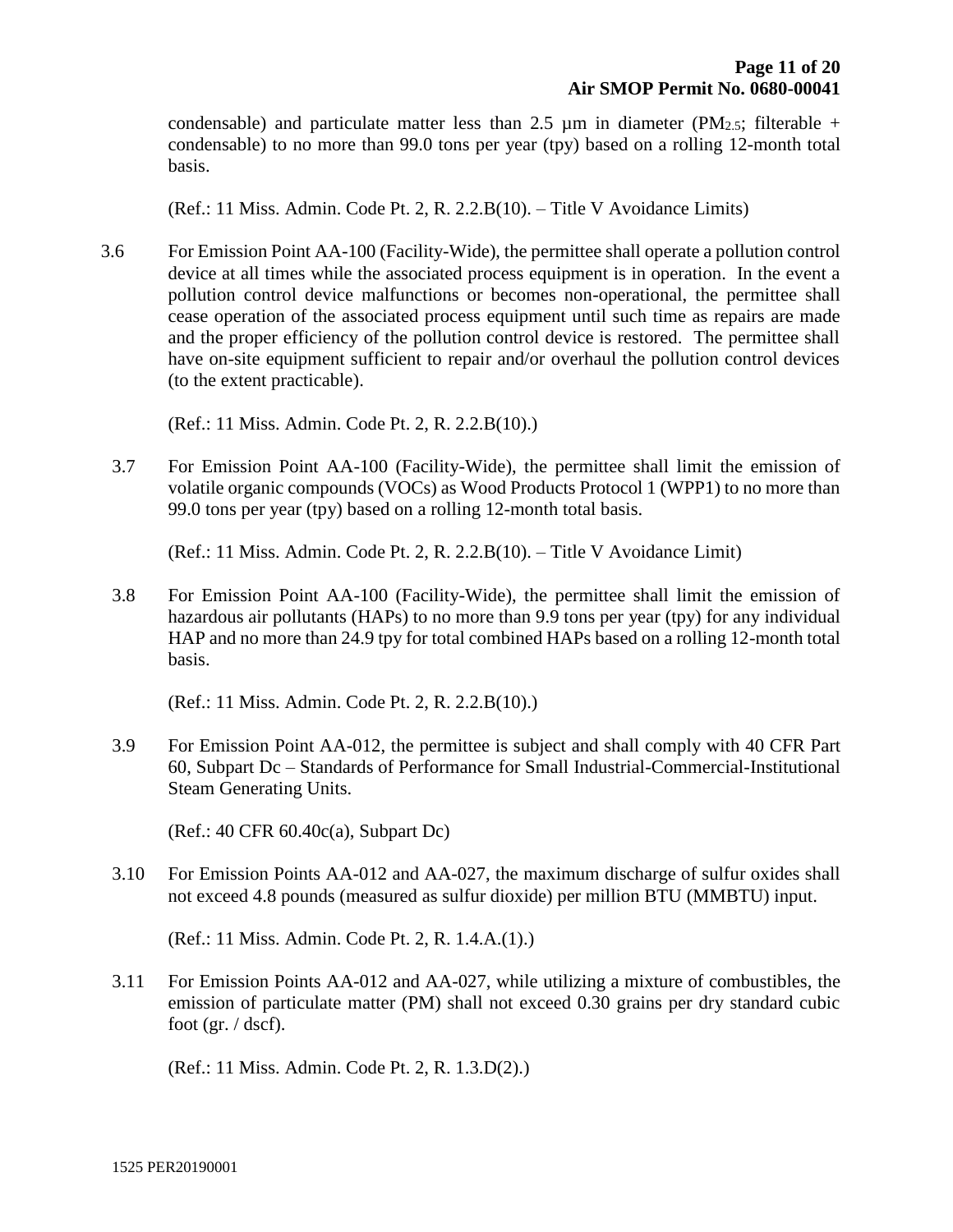3.12 For Emission Points AA-012 and AA-027, the permittee shall only combust uncontaminated wood waste within each burner. For the purpose of this permit, "uncontaminated wood waste" is defined as any by-product generated from processing harvested timber/ dried lumber (i.e. sawdust, bark, wood chips, shavings, etc.) that does not possess an artificial coating or residue. Additionally, the permittee may purchase uncontaminated wood waste from third-party sources only if it meets the aforementioned definition.

(Ref.: 11 Miss. Admin. Code Pt. 2, R. 2.2.B(10).)

3.13 For Emission Points AA-012 and AA-027, the permittee is subject and shall comply with the National Emission Standards for Hazardous Air Pollutants for Industrial, Commercial, and Institutional Boilers Area Sources, 40 CFR Part 63, Subpart JJJJJJ.

Emission Point AA-027 qualifies as an existing biomass-fired boiler that does not meet the definition of seasonal boiler or limited-use boiler, or use an oxygen trim system that maintains an optimum air-to-fuel ratio.

Emission Point AA-012 qualifies as an existing biomass-fired boiler with an oxygen trim system that maintains an optimum air-to-fuel ratio.

(Ref.: 40 CFR 63.11193, 63.11200(b) and (f), 63.11194(a)(1) and (b), Subpart JJJJJJ)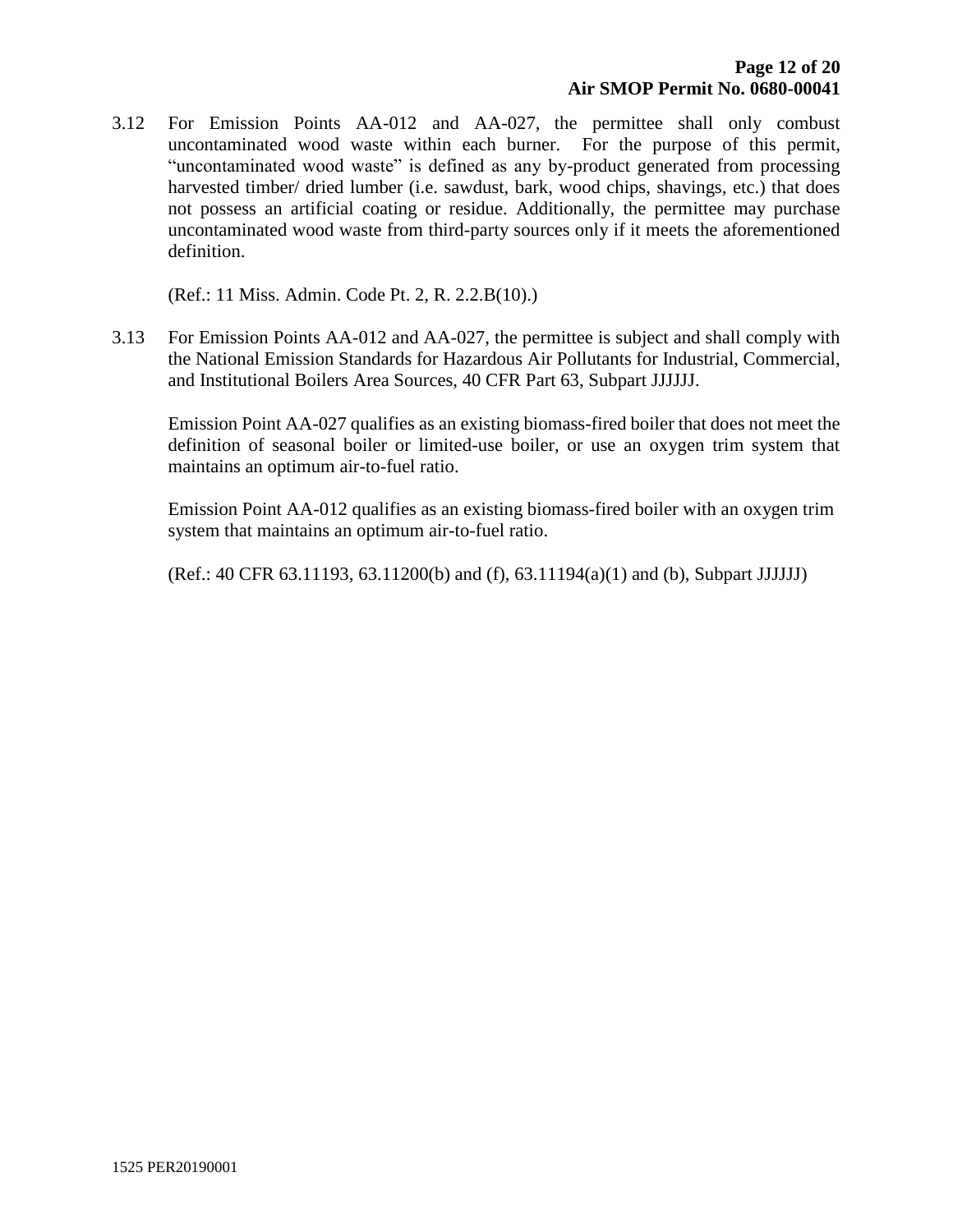#### **SECTION 4 WORK PRACTICE STANDARDS**

| <b>Emission</b><br>Point(s) | <b>Applicable Requirement</b>                                                                       | <b>Condition</b><br><b>Number</b> | Pollutant/<br><b>Parameter</b> | <b>Work Practice</b>                                                              |
|-----------------------------|-----------------------------------------------------------------------------------------------------|-----------------------------------|--------------------------------|-----------------------------------------------------------------------------------|
| $AA-012$<br>$AA-027$        | 40 CFR 63.11201(b), 63.11210(c),<br>$63.11223(a)-(c)$ , and<br>$63.11225(c)(2)(i)$ , Subpart JJJJJJ | 4.1                               | <b>CO</b><br>NO <sub>X</sub>   | Conduct Routine Tune-Ups (every 5 years)<br>for AA-012; every 2 years for AA-027) |
|                             | 40 CFR 63.11205(a), Subpart<br><b>JJJJJJ</b>                                                        | 4.2                               |                                | Minimize Emissions                                                                |

- 4.1 For Emission Point AA-012, the permittee shall conduct a tune-up every five years (no more than 61 months after the previous tune-up). For Emission Point AA-027, the permittee shall conduct a biennial tune-up (no more than 25 months after the previous tuneup). Each tune-up shall be conducted in accordance with the following specifications:
	- (a) Inspect the burner (as applicable) and clean or replace any components of the burner as necessary (the burner inspection may be delayed until the next scheduled unit shutdown but shall not exceed 72 months after the previous inspection for Emission Point AA-012 and 36 months after previous inspection for Emission Point AA-027);
	- (b) Inspect the flame pattern (as applicable) and adjust the burner as necessary to optimize the flame pattern. The adjustment should be consistent with the manufacturer's specifications (if available);
	- (c) Inspect the system controlling the air-to-fuel ratio (as applicable) and ensure that it is correctly calibrated and functioning properly (the inspection may be delayed until the next scheduled unit shutdown but shall not exceed 72 months after the previous inspection for Emission Point AA-012 and 36 months after previous inspection for Emission Point AA-027);
	- (d) Optimize total emissions of carbon monoxide (CO). This optimization should be consistent with the manufacturer's specifications (if available) and with any nitrogen oxides  $(NO<sub>X</sub>)$  requirement to which the unit is subject;
	- (e) Measure the concentrations in the effluent stream of CO in parts per million by volume (ppmv) and oxygen in volume percent before and after the adjustments are made (measurements may be either on a dry or wet basis as long as it is the same basis before and after the adjustments are made). Measurements may be taken using a portable CO analyzer; and
	- (f) Maintain on-site and submit, if requested by the MDEQ, an annual report containing the following information: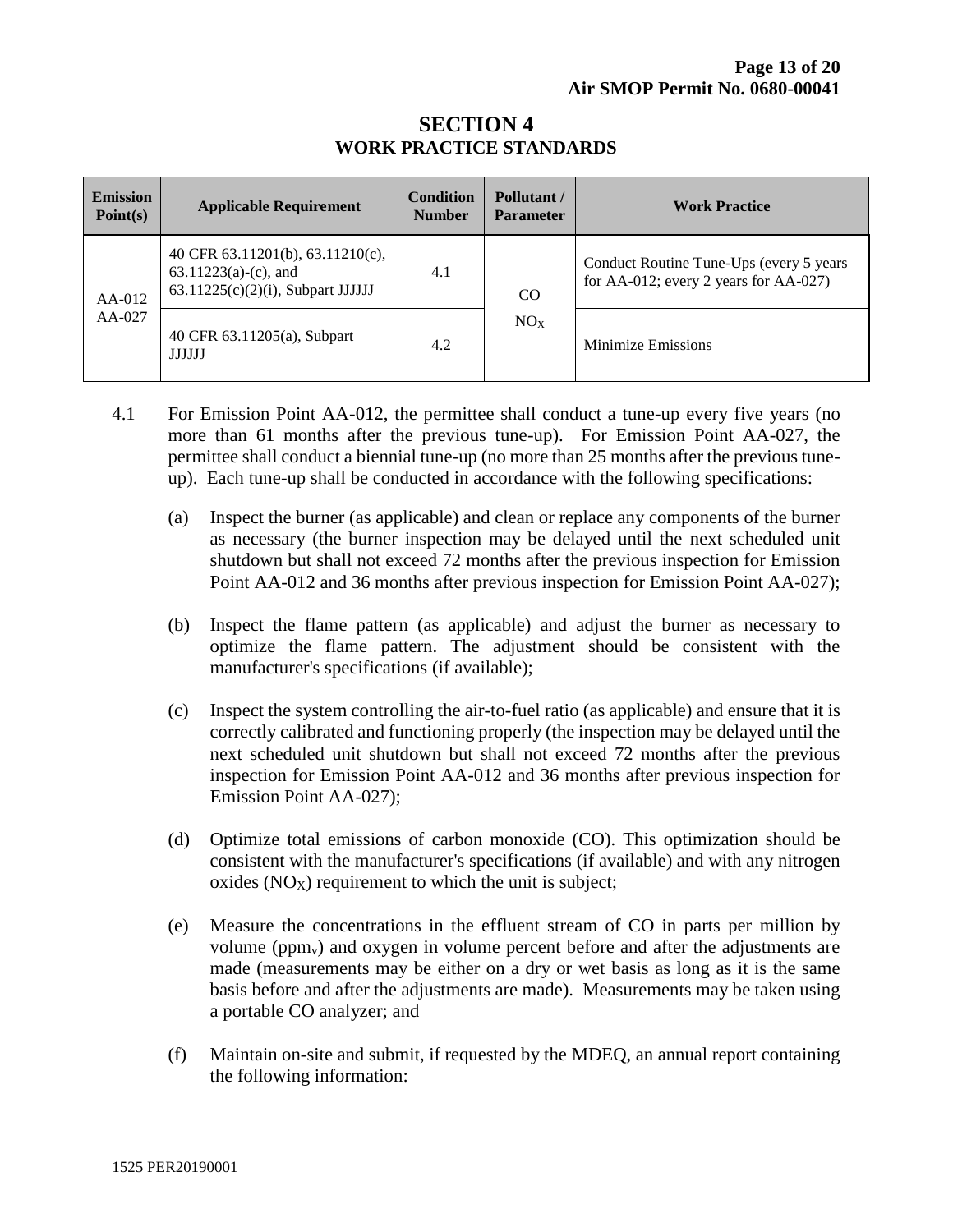- (1) The concentrations of CO in the effluent stream in ppm<sub>v</sub> and oxygen in volume percent measured at high fire or typical operating load before and after the tuneup of the boiler;
- (2) A description of any corrective actions taken as a part of the tune-up;
- (3) The date of each tune-up;
- (4) The procedures followed for the tune-up;
- (5) The manufacturer's specifications to which the boiler was tuned; and
- (6) The type and amount of fuel used over the last twelve (12) months prior to tuneup of a boiler but only if the unit was physically and legally capable of using more than one type of fuel during that period.
- $(g)$  If the unit is not operating on the required date for a tune-up, the tune-up must be conducted within 30 days of start-up.

(Ref.: 40 CFR 63.11201(b), 63.11210(c), 63.11223(a)-(c), and 63.11225(c)(2)(i), Subpart JJJJJJ)

4.2 For Emission Points AA-012 and AA-027, the permittee shall, at all times, operate and maintain the boiler, including associated air pollution control equipment and monitoring equipment, in a manner consistent with safety and good air pollution control practices for minimizing emissions.

The general duty to minimize emissions does not require the permittee to make any further efforts to reduce emissions if levels required by 40 CFR Part 63, Subpart JJJJJJ have been achieved. Determination of whether such operation and maintenance procedures are being used will be based on information available to the MDEQ that may include (but is not limited to) monitoring results, review of operation and maintenance procedures, review of operation and maintenance records, and inspection of the boiler.

(Ref.: 40 CFR 63.11205(a), Subpart JJJJJJ)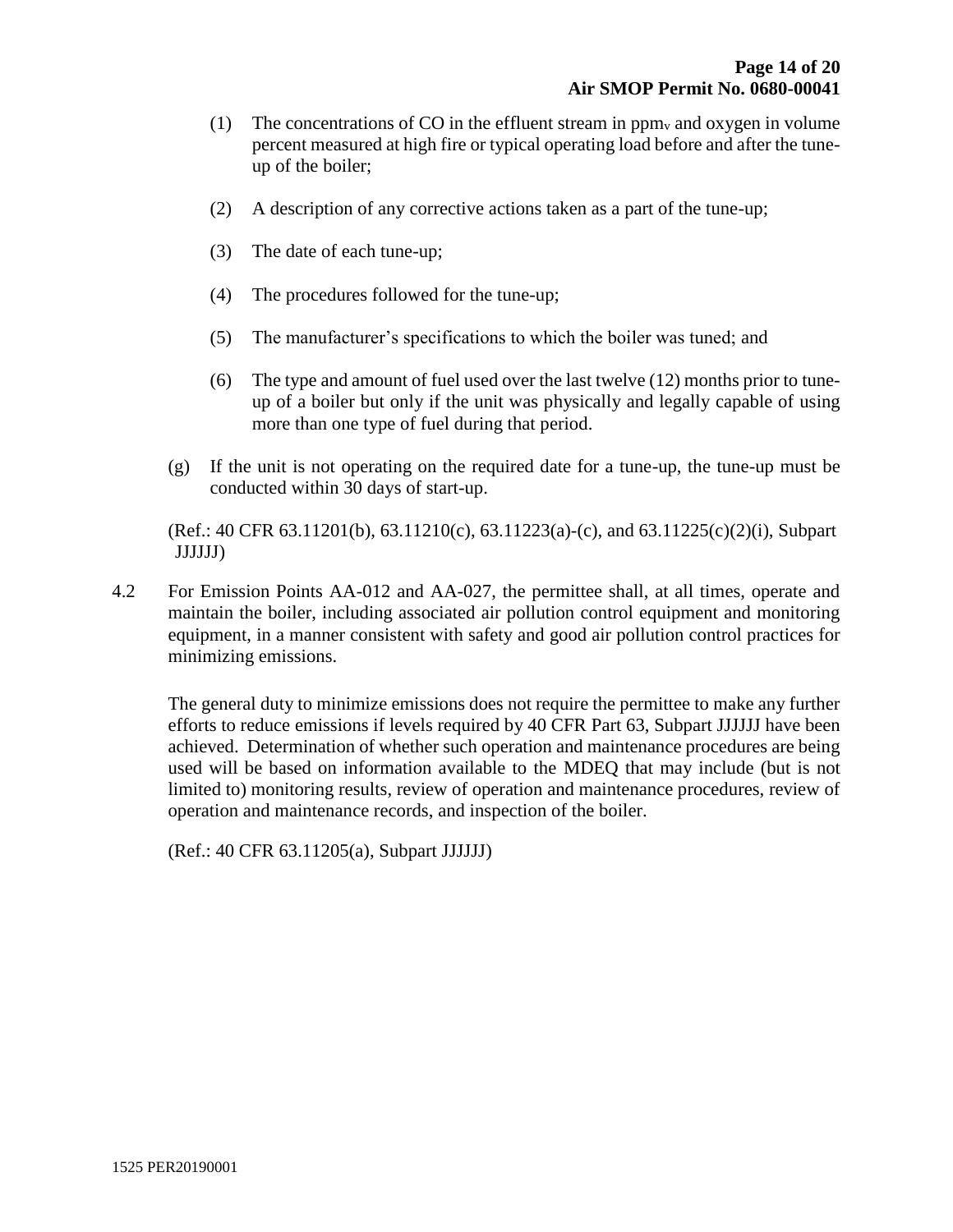#### **SECTION 5 MONITORING AND RECORDKEEPING REQUIREMENTS**

| <b>Emission</b><br>Point(s)                                                        | <b>Applicable Requirement</b>                  | <b>Condition</b><br><b>Number</b> | Pollutant/<br><b>Parameter</b>                          | <b>Monitoring / Recordkeeping</b><br>Requirement                                             |
|------------------------------------------------------------------------------------|------------------------------------------------|-----------------------------------|---------------------------------------------------------|----------------------------------------------------------------------------------------------|
| $AA-100$<br>(Facility-<br>Wide)                                                    | 11 Miss. Admin. Code Pt. 2, R.<br>2.9.         | 5.1                               | Recordkeeping                                           | Maintain Records For a Minimum of<br>Five (5) Years                                          |
|                                                                                    | 11 Miss. Admin. Code Pt. 2, R.<br>2.2.B(11).   | 5.2                               | <b>VOCs</b><br><b>HAPs</b><br>$PM / PM_{10} / PM_{2.5}$ | Calculate and Record the Emission<br>of Each Pollutant (Monthly; Rolling<br>12-Month Totals) |
| AA-002<br>$AA-003$<br>$AA-013$                                                     | 11 Miss. Admin. Code Pt. 2, R.<br>2.2.B(11).   | 5.3                               | $PM / PM_{10} / PM_{2.5}$                               | Perform Weekly Maintenance<br>Inspections on Pollution Control<br>Devices                    |
|                                                                                    | 11 Miss. Admin. Code Pt. 2, R.<br>2.2.B(11).   | 5.4                               |                                                         | Calculate Emissions (Monthly;<br>Rolling 12-Month Totals)                                    |
| AA-002<br>AA-003<br>AA-012<br>AA-013                                               | 11 Miss. Admin. Code Pt. 2, R.<br>2.2.B(11).   | 5.5                               | Opacity                                                 | Perform Weekly Visible<br>Observations                                                       |
| AA-004<br>through<br>$AA-011$<br>AA-021<br>$AA-022$<br>AA-032<br>through<br>AA-034 | 11 Miss. Admin. Code Pt. 2, R.<br>2.2.B(11).   | 5.6                               | <b>VOCs</b>                                             | Calculate Emissions (Monthly;<br>Rolling 12-Month Totals)                                    |
| AA-012                                                                             | 40 CFR 60.48c(g)(2) and (i),<br>Subpart Dc     | 5.7                               | Fuel                                                    | Record the Amount of Fuel Monthly                                                            |
| AA-012<br>AA-027                                                                   | 40 CFR 63.11225(c), and (d),<br>Subpart JJJJJJ | 5.8                               | <b>HAPs</b>                                             | Recordkeeping Requirements                                                                   |

5.1 For Emission Point AA-100 (Facility-Wide), the permittee shall retain all required records, monitoring data, supporting information and reports for a period of at least five (5) years from the date of the monitoring sample, measurement, report, or application. Support information includes all calibration and maintenance records, all original strip-chart recordings or other data for continuous monitoring instrumentation, and copies of all reports required by this permit. Copies of such records shall be submitted to the MDEQ as required by Applicable Rules and Regulations of this permit upon request.

(Ref.: 11 Miss. Admin. Code Pt. 2, R. 2.9.)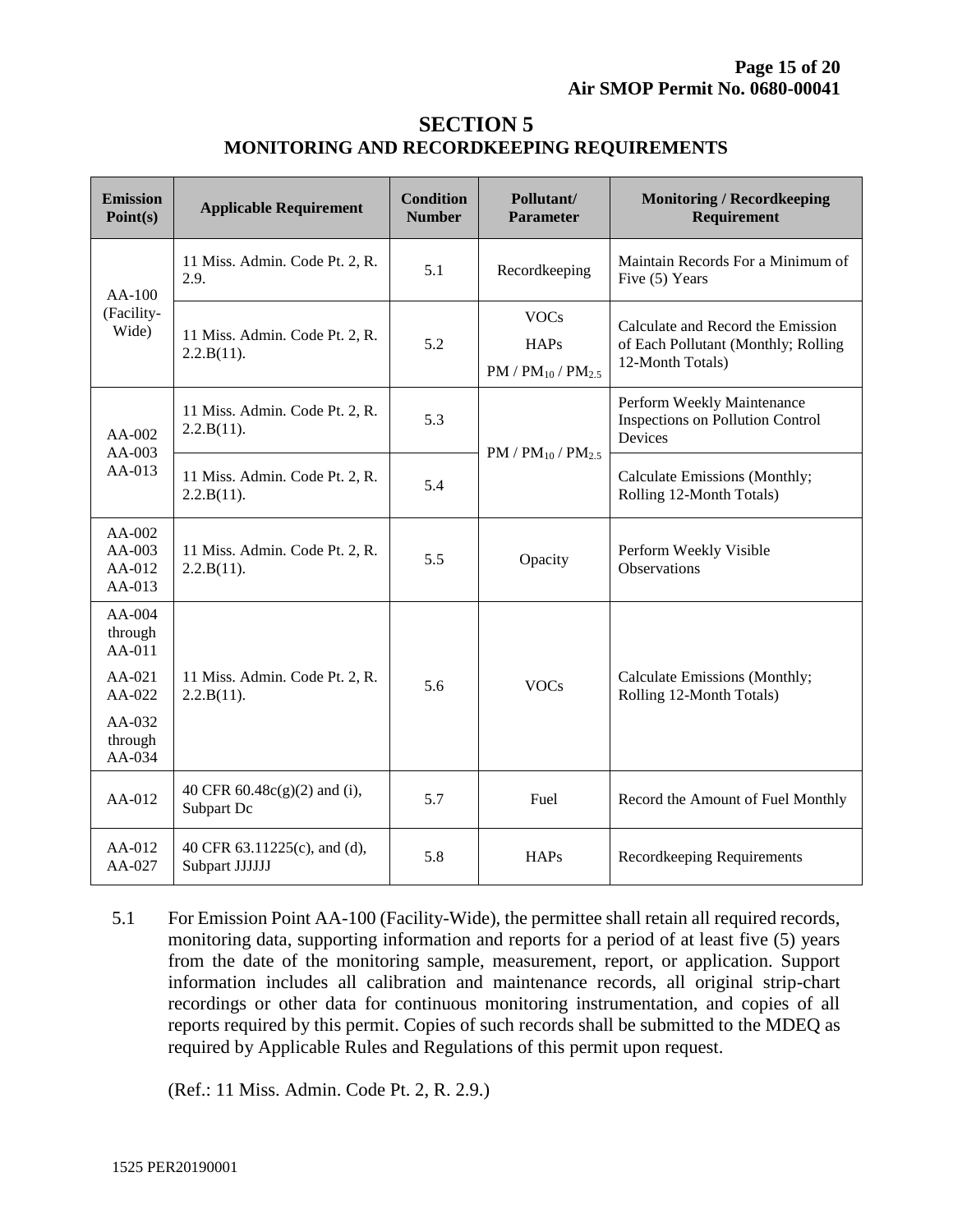5.2 For Emission Point AA-100 (Facility-Wide), the permittee shall calculate and record the respective emission of volatile organic compounds (VOCs), each individual hazardous air pollutant (HAP), all combined HAPs, particulate matter (PM; filterable only), particulate matter less than 10 microns in diameter (PM10; filterable + condensable), and particulate matter less than 2.5 microns in diameter (PM2.5; filterable + condensable) from all sources that can reasonably emit a pollutant in tons based on a monthly basis and on a rolling 12 month total basis.

Unless otherwise specified herein, the permittee shall include all reference data utilized to validate the calculated emissions (e.g. operational data, applicable emission factors, engineering judgement determinations, etc.).

(Ref.: 11 Miss. Admin. Code Pt. 2, R. 2.2.B(11).)

5.3 For Emission Points AA-002, AA-003, and AA-013, the permittee shall perform an inspection and any required maintenance on each pollution control device weekly (or more often if necessary) to maintain proper operation. The permittee shall maintain on-site (at all times) sufficient equipment necessary to repair and/or overhaul the pollution control equipment. In the event that a cyclone or the baghouse fails, the permittee shall cease the corresponding operation until such time as repairs are made and the pollution control devices are restored to the proper working order and functioning at the proper efficiency.

A written or electronic log of the date, time, and person who performed the inspection shall be maintained onsite. These records shall be made available to the MDEQ personnel upon request.

(Ref.: 11 Miss. Admin. Code Pt. 2, R. 2.2.B(11).)

5.4 For Emission Points AA-002, AA-003, and AA-013, the permittee shall maintain records on the total hours of operation in each month for each emission source. From the hours of operation and the latest stack test results, the permittee shall calculate (in tons) the emission of particulate matter (PM; filterable only), particulate matter less than 10 microns in diameter (PM10; filterable + condensable), and particulate matter less than 2.5 microns in diameter (PM2.5; filterable + condensable) on a monthly basis and a rolling 12-month total basis.

(Ref.: 11 Miss. Admin. Code Pt. 2, R. 2.2.B(11).)

5.5 For Emission Points AA-002, AA-003, AA-012, and AA-013, the permittee shall demonstrate compliance with the opacity limitations outlined in Condition 3.2 by performing a weekly visible emissions observation in accordance with EPA Test Method 22 on the exhaust from each stack during daylight hours and during representative operating conditions.

If visible emissions are detected during an observation, the permittee shall perform and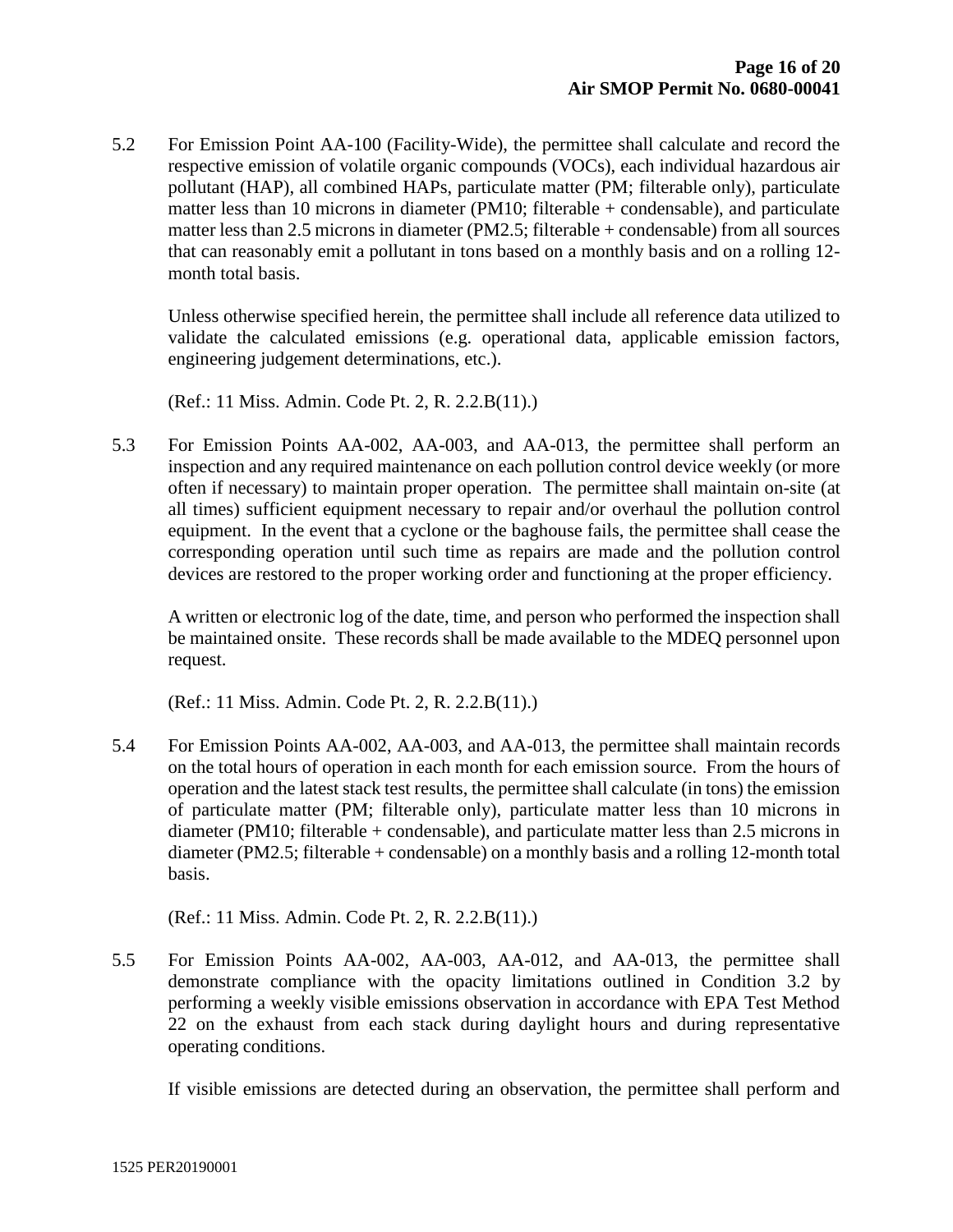record a visible emission evaluation (VEE) in accordance with EPA Test Method 9 for (at a minimum) a duration of six (6) consecutive minutes. In the event that a VEE is required but cannot be conducted, the permittee shall record a written explanation as to why it was not possible to perform the VEE. The VEE shall be performed by a person who is certified as a visible emission reader by the MDEQ or an equivalent agency qualified for such services.

The permittee shall maintain a log of the visible emissions observations / VEEs and any corrective actions taken and make the log available for review upon request from the MDEQ personnel.

(Ref.: 11 Miss. Admin. Code Pt. 2, R. 2.2.B(11).)

5.6 For Emission Points AA-004 through AA-011, AA-021, AA-022 and AA-032 through AA-034, the permittee shall maintain records on the total throughput of each type of lumber dried by the combined kilns (i.e. hardwood or softwood) in thousand board feet (MBF) on a monthly basis and a rolling 12-month total basis. The permittee shall use the recorded throughput of each type of lumber and the appropriate emission factors to calculate the emission of volatile organic compounds (VOCs) in tons on a monthly basis and a rolling 12-month basis.

(Ref.: 11 Miss. Admin. Code Pt. 2, R. 2.2.B(11).)

5.7 For Emission Point AA-012, the permittee shall record and maintain records on the amount of fuel combusted during each month. All records shall be maintained for a period of two (2) years following the date of such record.

 $(Ref.: 40 CFR 60.48c(g)(2)$  and (i), Subpart Dc)

- 5.8 For Emission Points AA-012 and AA-027, the permittee shall maintain the following records:
	- (a) As required in 40 CFR  $63.10(b)(2)(xiv)$ , the permittee must keep a copy of each notification and report that was submitted to comply with this subpart and all documentation supporting any Initial Notification or Notification of Compliance Status that was submitted;
	- (b) For each boiler required to conduct an energy assessment, the permittee must keep a copy of the energy assessment report;
	- (c) Records on the occurrence and duration of each malfunction of the boiler or of the associated air pollution control and monitoring equipment;
	- (d) Records on actions taken during periods of malfunction to minimize emissions in accordance with the general duty to minimize emissions in Condition 4.2 including corrective actions to restore the malfunctioning boiler, air pollution control, or monitoring equipment to its normal or usual manner of operation; and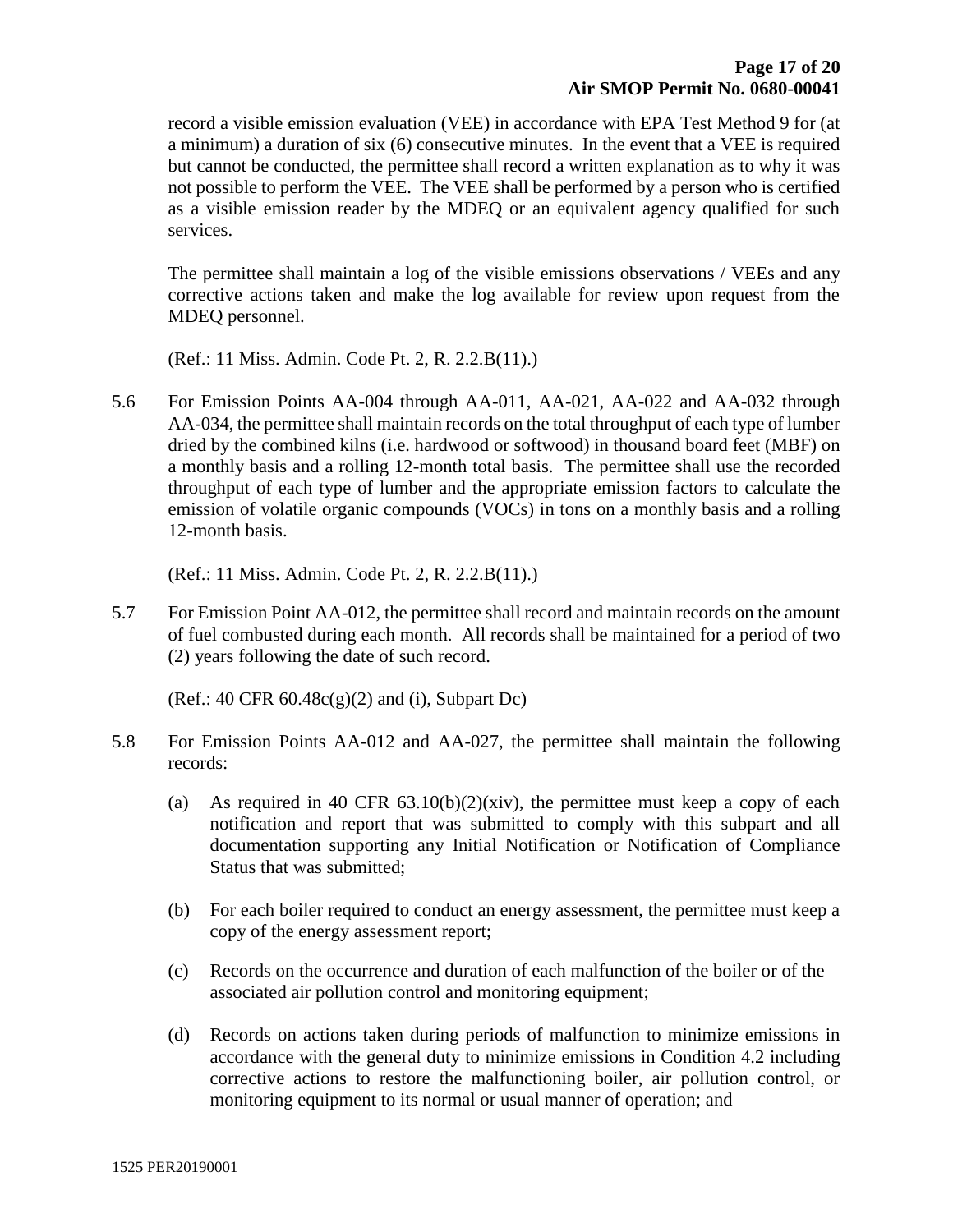(e) Records must be in a form suitable and readily available for expeditious review. These records shall be retained for five (5) years following the date of each recorded action. The permittee is required to keep each record on-site, or the records must be accessible from a central location by computer or other means that instantly provide access at the site for at least two (2) years after the date of each recorded action. The permittee may keep the records off site for the remaining three (3) years.

(Ref.: 40 CFR 63.11225(c), and (d), Subpart JJJJJJ)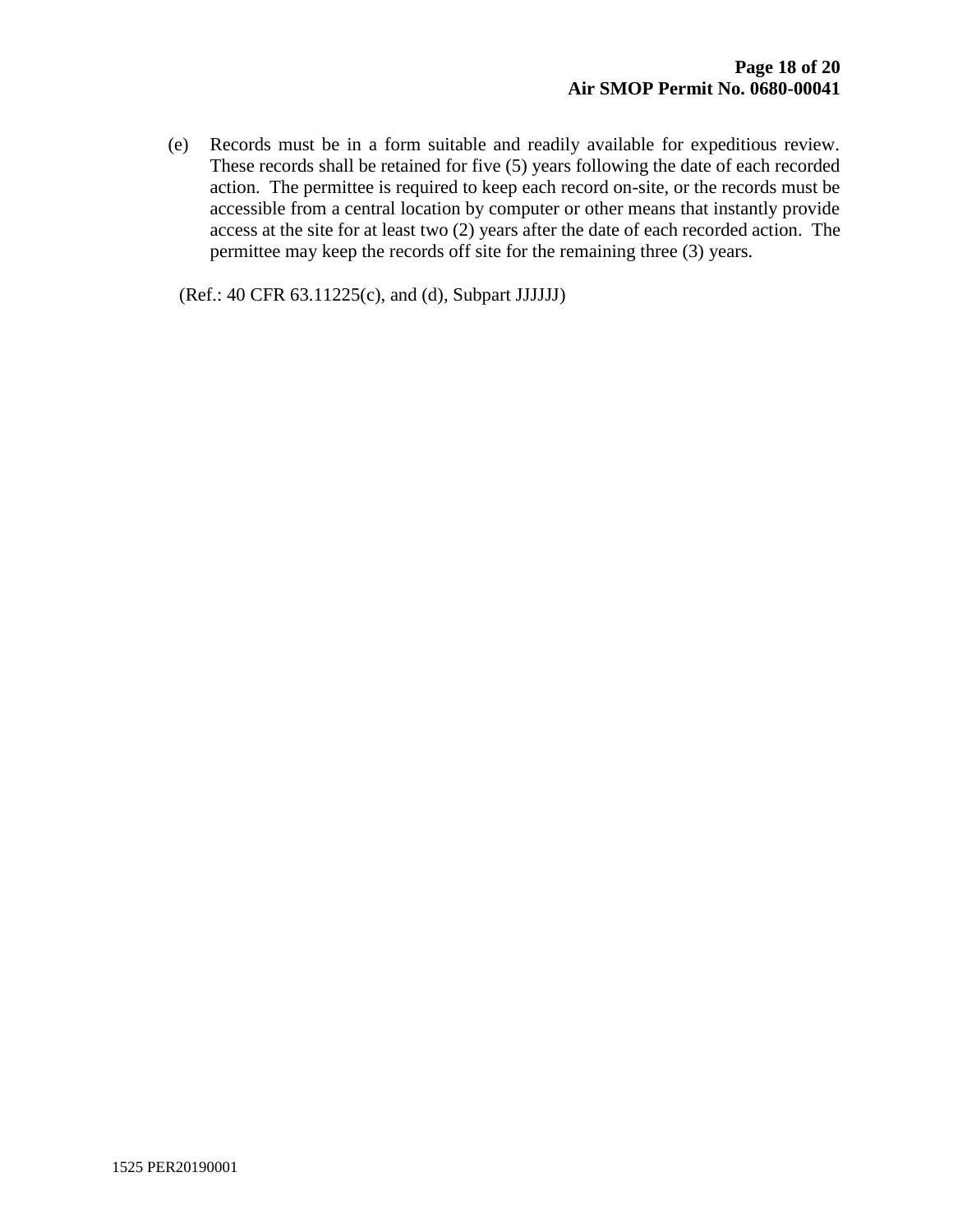| <b>Emission</b><br>Point(s)     | <b>Applicable Requirement</b>                   | <b>Condition</b><br><b>Number</b> | <b>Reporting Requirement</b>                                                    |
|---------------------------------|-------------------------------------------------|-----------------------------------|---------------------------------------------------------------------------------|
| $AA-100$<br>(Facility-<br>Wide) | 11 Miss. Admin. Code Pt. 2, R.<br>$2.2.B(11)$ . | 6.1                               | Report Permit Deviations Within Five (5) Working<br>Days                        |
|                                 | 11 Miss. Admin. Code Pt. 2, R.<br>$2.2.B(11)$ . | 6.2                               | Submit a Certified Annual Monitoring Report                                     |
|                                 | 11 Miss. Admin. Code Pt. 2, R.<br>2.2.B(11).    | 6.3                               | All Documents Submitted to MDEQ Shall Be Certified<br>by a Responsible Official |
| $AA-012$<br>$AA-027$            | 40 CFR 63.11225(b)(1) – (2),<br>Subpart JJJJJJ  | 6.4                               | Prepare a Compliance Certification Report (Submit)<br>Upon Request by the MDEQ) |

### **SECTION 6 REPORTING REQUIREMENTS**

6.1 Except as otherwise specified herein, the permittee shall report all deviations from permit requirements, including those attributable to upsets, the probable cause of such deviations, and any corrective actions or preventive measures taken. The report shall be made within five (5) working days of the time the deviation began.

(Ref.: 11 Miss. Admin. Code Pt. 2, R. 2.2.B(11).)

6.2 Except as otherwise specified herein, the permittee shall submit a certified annual monitoring report (AMR) postmarked no later than January  $31<sup>st</sup>$  of each calendar year for the preceding calendar year. This report shall address any required monitoring specified in the permit. All instances of deviations from permit requirements must be clearly identified in the report. Where no monitoring data is required to be reported and/or there are no deviations to report, the report shall contain the appropriate negative declaration. This report shall provide the information outlined in Conditions 5.2, 5.4 and 5.6 of this permit.

In addition, the AMR shall include the following information:

- (a) For Emission Points AA-002, AA-003, AA-012 and AA-01: a summary of the visible emission observations and any instances in which a visible emission evaluation (VEE) was required but not performed (along with the corresponding explanation).
- (b) For Emission Points AA-002, AA-003 and AA-013: a summary of any maintenance conducted on the cyclones and baghouse and if there was any period (in hours) when the pollution control devices malfunctioned.

(Ref.: 11 Miss. Admin. Code Pt. 2, R. 2.2.B(11).)